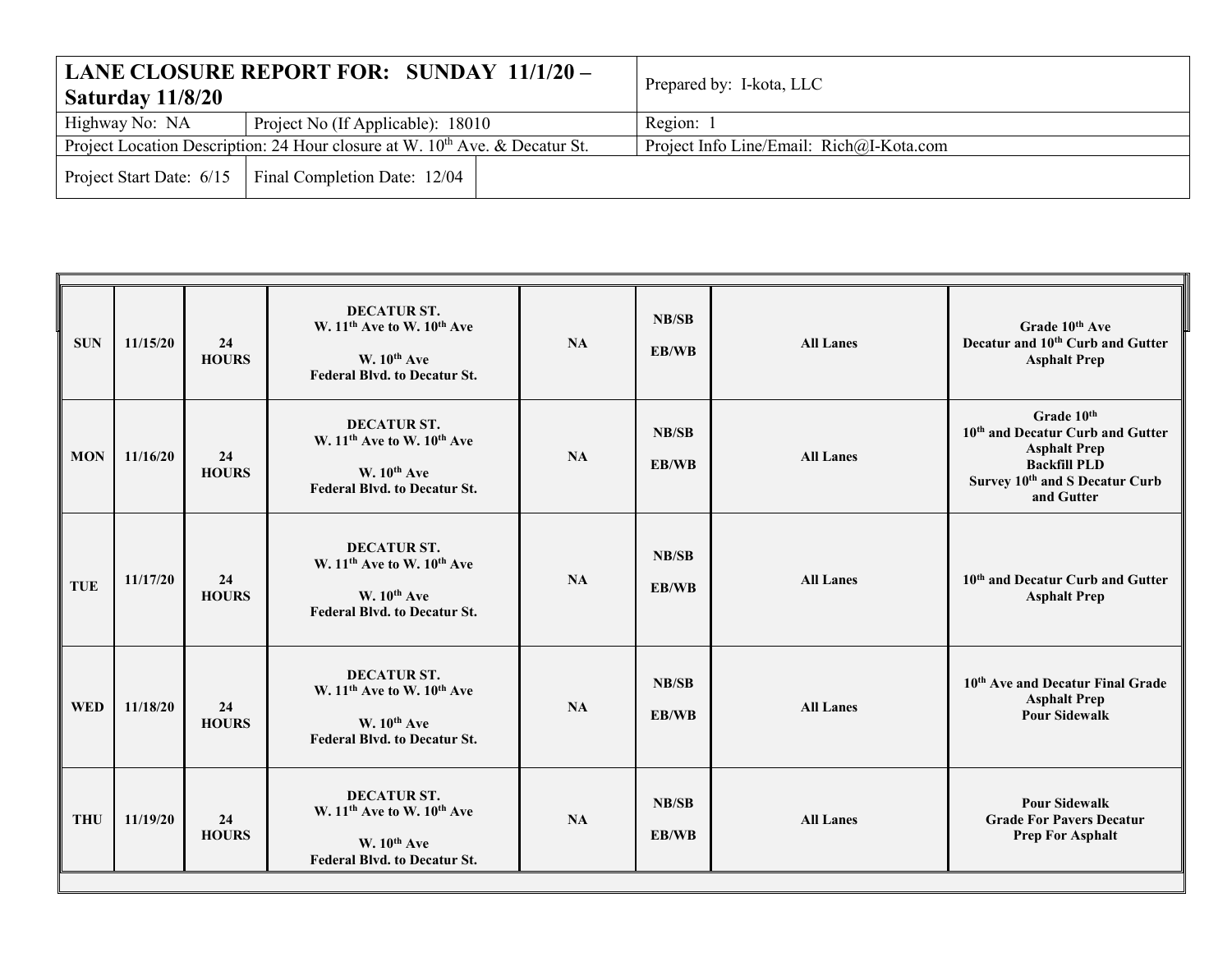| <b>FRI</b> | 11/20/20 | 24<br><b>HOURS</b> | <b>DECATUR ST.</b><br>W. 11 <sup>th</sup> Ave to W. 10 <sup>th</sup> Ave<br>W. 10 <sup>th</sup> Ave<br><b>Federal Blvd. to Decatur St.</b> | NA        | NB/SB<br>EB/WB        | <b>All Lanes</b> | 10 <sup>th</sup> Final Grade<br><b>Pour Decatur Sidewalk</b><br><b>Grade For Pavers Decatur</b><br>Prep 10 <sup>th</sup> For Asphalt                                          |
|------------|----------|--------------------|--------------------------------------------------------------------------------------------------------------------------------------------|-----------|-----------------------|------------------|-------------------------------------------------------------------------------------------------------------------------------------------------------------------------------|
| <b>SAT</b> | 11/21/20 | 24<br><b>HOURS</b> | <b>DECATUR ST.</b><br>W. 11 <sup>th</sup> Ave to W. 10 <sup>th</sup> Ave<br>W. 10 <sup>th</sup> Ave<br><b>Federal Blvd. to Decatur St.</b> | NA        | <b>NB/SB</b><br>EB/WB | <b>All Lanes</b> | <b>Asphalt Decatur</b><br><b>Asphalt Striping</b>                                                                                                                             |
| <b>SUN</b> | 11/22/20 | 24<br><b>HOURS</b> | <b>DECATUR ST.</b><br>W. 11 <sup>th</sup> Ave to W. 10 <sup>th</sup> Ave<br>W. 10 <sup>th</sup> Ave<br><b>Federal Blvd. to Decatur St.</b> | NA        | <b>NB/SB</b><br>EB/WB | <b>All Lanes</b> | <b>No Work Expected</b>                                                                                                                                                       |
| <b>MON</b> | 11/23/20 | 24<br><b>HOURS</b> | DECATUR ST.<br>W. 11 <sup>th</sup> Ave to W. 10 <sup>th</sup> Ave<br>W. 10 <sup>th</sup> Ave<br><b>Federal Blvd. to Decatur St.</b>        | <b>NA</b> | NB/SB<br>EB/WB        | <b>All Lanes</b> | <b>Grade S Decatur</b><br>Prep 10 <sup>th</sup> for Asphalt<br><b>Decatur Sidewalk Pavers</b>                                                                                 |
| <b>TUE</b> | 11/24/20 | 24<br><b>HOURS</b> | <b>DECATUR ST.</b><br>W. 11 <sup>th</sup> Ave to W. 10 <sup>th</sup> Ave<br>W. 10 <sup>th</sup> Ave<br><b>Federal Blvd. to Decatur St.</b> | NA        | <b>NB/SB</b><br>EB/WB | <b>All Lanes</b> | <b>Asphalt 10th</b><br><b>Decatur Sidewalk Paver</b><br>Grade 10th Ave Sidewalk<br><b>Prep S Decatur Asphalt</b><br><b>Asphalt Striping</b>                                   |
| <b>WED</b> | 11/25/20 | 24<br><b>HOURS</b> | <b>DECATUR ST.</b><br>W. 11 <sup>th</sup> Ave to W. 10 <sup>th</sup> Ave<br>W. 10 <sup>th</sup> Ave<br><b>Federal Blvd. to Decatur St.</b> | NA        | <b>NB/SB</b><br>EB/WB | <b>All Lanes</b> | Grade 10 <sup>th</sup> Sidewalk<br><b>Prep S. Decatur Asphalt</b><br><b>Decatur Sidewalk Pavers</b><br>10 <sup>th</sup> Ave Landscaping<br>Form 10 <sup>th</sup> Ave Sidewalk |
| <b>THU</b> | 11/26/20 | 24<br><b>HOURS</b> | <b>DECATUR ST.</b><br>W. 11 <sup>th</sup> Ave to W. 10 <sup>th</sup> Ave<br>W. 10 <sup>th</sup> Ave<br><b>Federal Blvd. to Decatur St.</b> | NA        | <b>NB/SB</b><br>EB/WB | <b>All Lanes</b> | <b>No Work Expected</b>                                                                                                                                                       |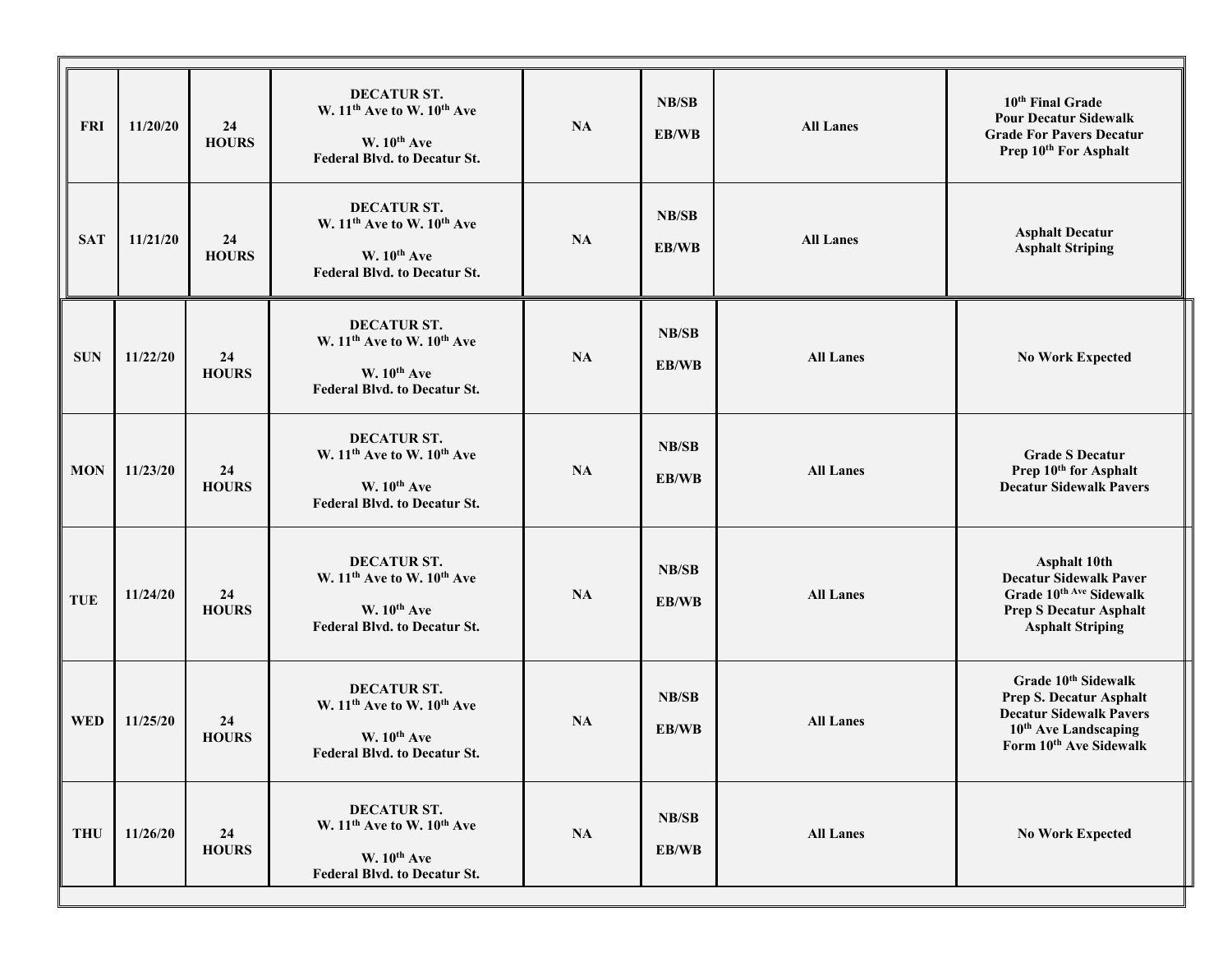| <b>FRI</b> | 11/27/20 | 24<br><b>HOURS</b> | <b>DECATUR ST.</b><br>W. 11 <sup>th</sup> Ave to W. 10 <sup>th</sup> Ave<br>$W. 10th$ Ave<br><b>Federal Blvd. to Decatur St.</b>           | <b>NA</b> | NB/SB<br>EB/WB        | <b>All Lanes</b> | <b>No work Expected</b>                                                                                                                                                             |
|------------|----------|--------------------|--------------------------------------------------------------------------------------------------------------------------------------------|-----------|-----------------------|------------------|-------------------------------------------------------------------------------------------------------------------------------------------------------------------------------------|
| <b>SAT</b> | 11/28/20 | 24<br><b>HOURS</b> | <b>DECATUR ST.</b><br>W. 11 <sup>th</sup> Ave to W. 10 <sup>th</sup> Ave<br>W. 10th Ave<br><b>Federal Blvd. to Decatur St.</b>             | <b>NA</b> | NB/SB<br>EB/WB        | <b>All Lanes</b> | <b>No Work Expected</b>                                                                                                                                                             |
| <b>SUN</b> | 11/29/20 | 24<br><b>HOURS</b> | <b>DECATUR ST.</b><br>W. 11 <sup>th</sup> Ave to W. 10 <sup>th</sup> Ave<br>W. 10 <sup>th</sup> Ave<br><b>Federal Blvd. to Decatur St.</b> | NA        | NB/SB<br>EB/WB        | <b>All Lanes</b> | <b>No Work Expected</b>                                                                                                                                                             |
| <b>MON</b> | 11/30/20 | 24<br><b>HOURS</b> | DECATUR ST.<br>W. 11 <sup>th</sup> Ave to W. 10 <sup>th</sup> Ave<br>W. 10th Ave<br><b>Federal Blvd. to Decatur St.</b>                    | <b>NA</b> | NB/SB<br>EB/WB        | <b>All Lanes</b> | <b>Asphalt S. Decatur</b><br><b>Asphalt Striping</b><br>10 <sup>th</sup> Ave Landscaping<br>$10th$ and Decatur signs<br><b>PLD Bio Media</b><br>Grade 10 <sup>th</sup> Ave Pavers   |
| <b>TUE</b> | 12/01/20 | 24<br><b>HOURS</b> | <b>DECATUR ST.</b><br>W. 11 <sup>th</sup> Ave to W. 10 <sup>th</sup> Ave<br>W. $10^{th}$ Ave<br><b>Federal Blvd. to Decatur St.</b>        | <b>NA</b> | <b>NB/SB</b><br>EB/WB | <b>All Lanes</b> | <b>Decatur Landscaping</b><br>10 <sup>th</sup> Landscaping<br>$10th$ and Decatur signs<br><b>PLD Bio Media</b><br><b>Form Apron</b><br><b>Saw Cut and Demo Asphalt for</b><br>Apron |
| <b>WED</b> | 12/02/20 | 24<br><b>HOURS</b> | DECATUR ST.<br>W. 11 <sup>th</sup> Ave to W. 10 <sup>th</sup> Ave<br>W. 10th Ave<br><b>Federal Blvd. to Decatur St.</b>                    | NA        | NB/SB<br>EB/WB        | <b>All Lanes</b> | 10th Landscaping and Pavers<br>10 <sup>th</sup> and Decatur signs<br><b>Pour Apron</b><br>Pour 10 <sup>th</sup> Ave Sidewalk                                                        |
| <b>THU</b> | 12/03/20 | 24<br><b>HOURS</b> | <b>DECATUR ST.</b><br>W. 11 <sup>th</sup> Ave to W. 10 <sup>th</sup> Ave<br>W. 10th Ave<br><b>Federal Blvd. to Decatur St.</b>             | <b>NA</b> | NB/SB<br>EB/WB        | <b>All Lanes</b> | 10 <sup>th</sup> And S Decatur Landscaping                                                                                                                                          |